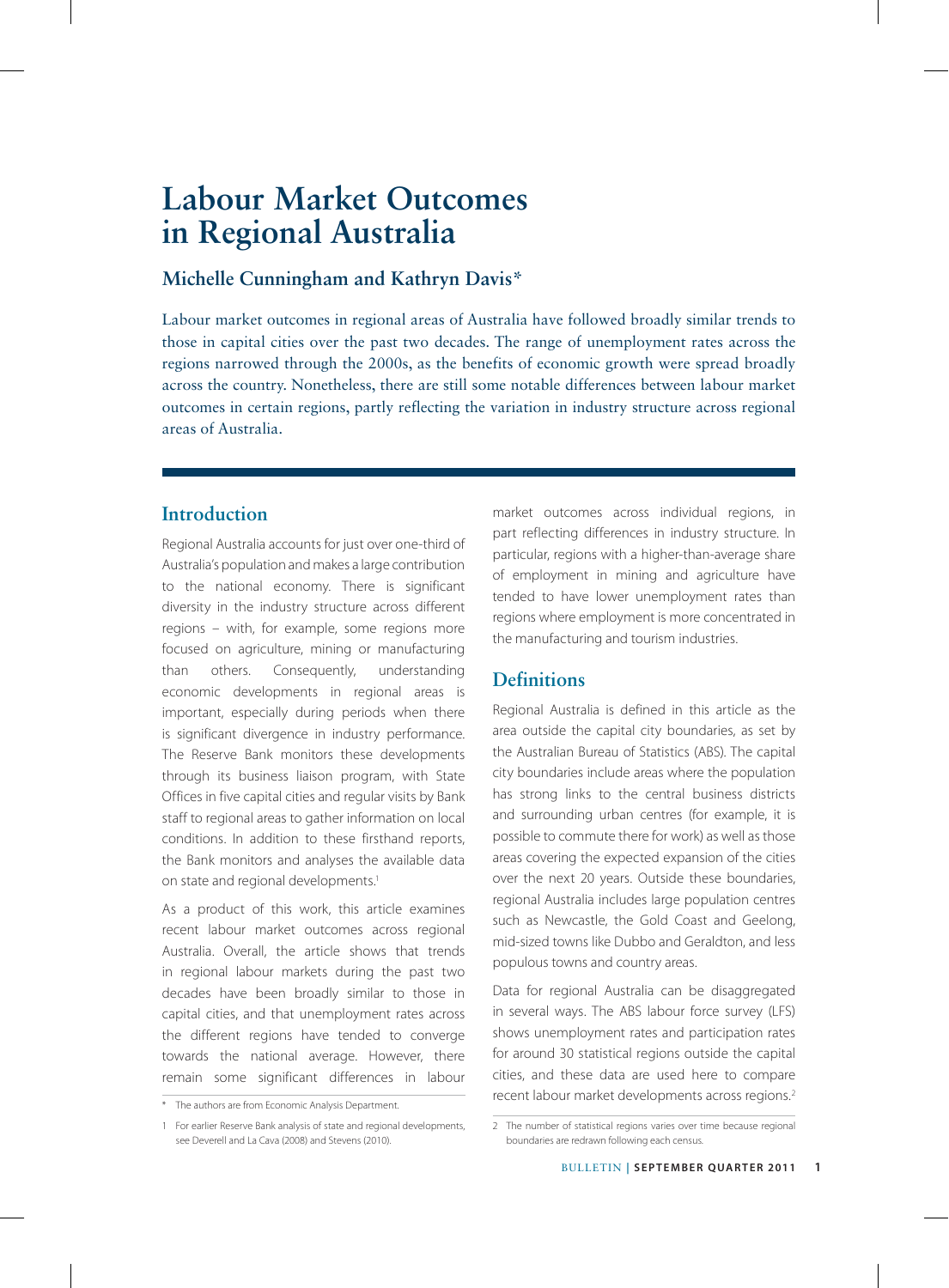Unemployment rates and population data can be further disaggregated into statistical local areas (SLAs) using information from the Department of Education, Employment and Workplace Relations (DEEWR) and the ABS Regional Population Growth release.3 These disaggregated data can be used to analyse the relationship between regional labour market outcomes and the industry structure of each region.4

### **Comparing Capital Cities and Regions**

The population of regional Australia has grown at around the same pace as that of the capital cities over the past two decades (Graph 1). Regional population growth averaged 1.3 per cent a year between 1992 and 2010, only slightly below the 1.4 per cent average annual growth in the capital cities. Population growth in regional areas outpaced growth in the capital cities in 2005 and 2006, partly due to population flow into mining areas, but has lagged since then.



3 DEEWR's small area labour markets release disaggregates the regional data from the ABS labour force survey, using data on Centrelink unemployment benefits.

4 As some of the SLAs are very small, the analysis here focuses on the 641 SLAs that had more than 500 people employed based on the 2006 Census. The number of SLAs varies over time because regional boundaries are redrawn following each census. There are missing data for some SLAs around the time of boundary changes.

Labour markets in the capital cities and regions have followed broadly similar cycles over the past two decades (Graph 2). Capital city and regional unemployment rates rose to a peak of around 11 per cent during the early 1990s recession, before declining as the economy recovered. In the mid 1990s, unemployment rates stabilised in the capital cities and rose a little in the regions, before resuming their downward trend. In 1997, the unemployment rate in regional areas was around 1½ percentage points above that in the capital cities, and the gap remained around that level for the next few years. However, as the labour market tightened through the 2000s, the regional unemployment rate converged towards that in the capital cities. During the late 2000s downturn, unemployment rates rose in both the capital cities and the regions, and subsequently declined. The change in the unemployment rate was, however, more pronounced for the capital cities.

Labour force participation rates in regional areas and capital cities have also displayed similar trends, with participation rates rising by a little more than 2 percentage points over the past decade in both cases (Graph 3). The rise in participation rates reflects similar social and economic factors; labour force participation by female and older workers picked up notably in regions as well as in the capital

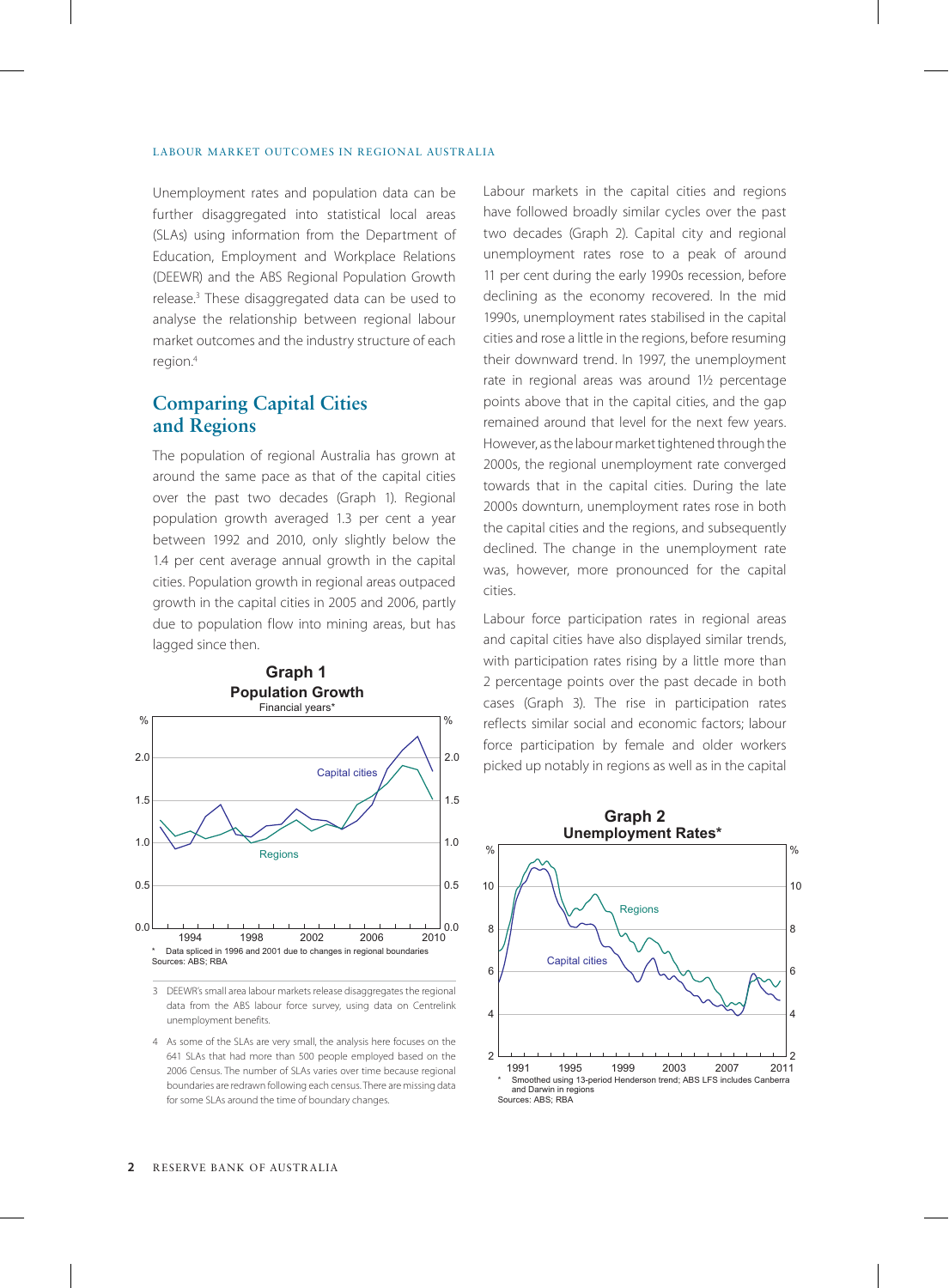cities (Graph 4). The participation rate for females in regional areas converged towards that in the capital cities over the past two decades, although the participation rate for males in regional areas generally remained below that in the capital cities.

### **Comparing Regions**

While unemployment rates in capital cities and regional areas have followed broadly similar trends over the past two decades, there has been a wide range of outcomes for individual regions.<sup>5</sup> For the current 29 statistical regions in the ABS labour force survey, recent unemployment rates have ranged from 11 per cent in Wide-Bay Burnett (which includes Maryborough and Bundaberg in Queensland) to 2 per cent in the South Eastern Statistical Region of New South Wales (which includes Goulburn and Cooma); 80 per cent of regions have unemployment rates ranging between 3 and 8 per cent (Graph 5).<sup>6</sup>

Although regional differences remain noteworthy, the dispersion in unemployment rates has narrowed over time. The range between the highest and lowest unemployment rates averaged around 11 percentage points in 1994, compared with 9 percentage points over the past year. Importantly, for the central 80 per cent of the distribution, the range was 7 percentage points in 1994 and 4 percentage points over the past year.

Another way to examine this issue is to look at the relationship between regions' unemployment rates in the late 1990s and the size of their subsequent decline. Regions that started with higher unemployment rates have tended to experience larger declines in their unemployment rates over the following decade or so than regions that began the period with lower unemployment rates





<sup>5</sup> For other analysis of differences in regional unemployment rates, see Australian Government (2011) and Borland and Kennedy (1998).

<sup>6</sup> In general, the most disaggregated data from the ABS labour force survey have been used; an exception was the 'Northern, Far West-North Western and Central West' statistical region in New South Wales because of missing data for one of its sub-components.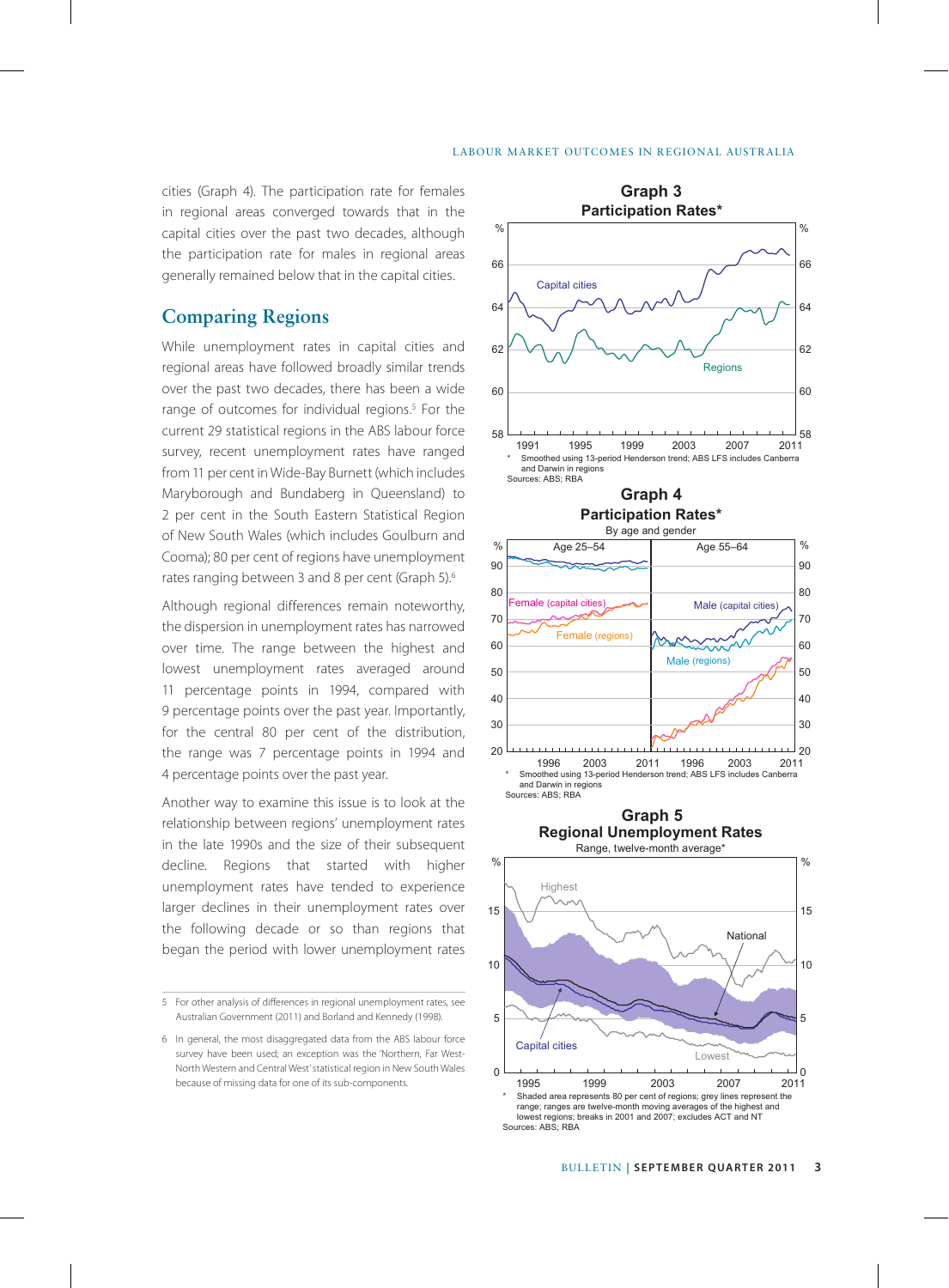(Graph 6). As a consequence, unemployment rates have converged over time.

This convergence of unemployment rates across the regions appears to have been mainly driven by unemployed people moving into employment (either in their region or another), rather than leaving the labour force. Using census data to calculate regional employment growth rates, the regions that experienced larger declines in their unemployment







Sources: ABS: RBA

rates were also generally those regions that experienced stronger employment growth (Graph 7).

Most regions have experienced an increase in labour force participation regardless of their unemployment rate in the late 1990s. Moreover, participation rates have tended to rise by more in regions that experienced larger declines in their unemployment rates, indicating that more people entered the labour market as jobs became more readily available (Graph 8).7

**Graph 8**



**Industry Composition and Labour Markets across Regions**

least squares Sources: ABS; RBA

Significant at the 10 per cent level; trend line estimated using ordinary

Another way of examining regional labour market outcomes is to group regions with similar industry structures and investigate whether differences between regions grouped in this way help to explain variations in their unemployment rates.<sup>8</sup> For some regions, the industry structure of the labour market is similar to that in the capital cities, with the share of employment in each industry close to that

<sup>7</sup> See Debelle and Vickery (1998) for additional discussion of various adjustment mechanisms. For a detailed examination of these factors between 1986 and 1996, see Lawson and Dwyer (2002).

<sup>8</sup> See Garnaut *et al* (2001) for detailed analysis of industry influences on employment in regional Australia between 1986 and 1996.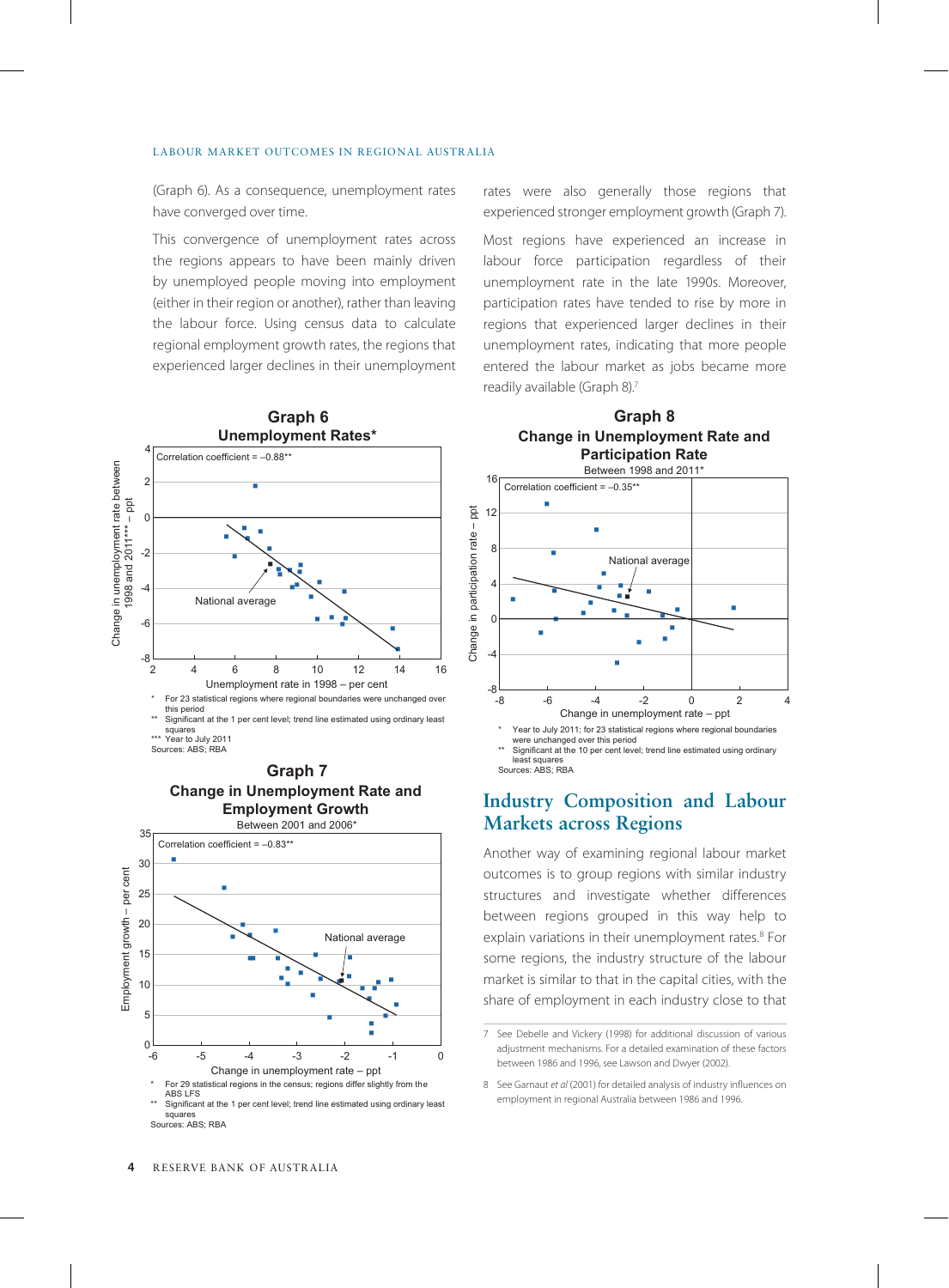for the national average. Other regions have industry structures that are quite different to the rest of the country. For example, in a few regions around half of all employed people work in the mining industry, compared with the national average of less than 2 per cent.

To examine regional labour markets by industry structure, the data were disaggregated into the 641 regional SLAs that had more than 500 employed people based on the 2006 Census. These SLAs were classified into five industry groups: agriculture, mining, manufacturing, tourism (represented by the accommodation & food services industry) and 'other' (Table 1). Each SLA was included in the group for which the industry share of total employment was the highest relative to that industry's share of employment at the national level.9 Regions where there was no clear difference between industries' share of employment and the national averages, or where the dominant industry was not agriculture, mining, manufacturing or tourism, were classified under 'other'.<sup>10</sup> For example, SLAs such as Bourke (NSW) and Gatton (QLD) were included in agriculture, Kalgoorlie/ Boulder (WA) and East Pilbara (WA) were included in mining, Corio (VIC) and Mount Gambier (SA) were included in manufacturing, and Byron Bay (NSW) and Surfers Paradise (QLD) were included in tourism.

#### **Table 1: Regional Industry Classification** 2010

| <b>Number of SLAs</b> | Population      | Share of regional<br>population |
|-----------------------|-----------------|---------------------------------|
|                       | <b>Millions</b> | Per cent                        |
| 314                   | 2.0             | 25.6                            |
| 30                    | 0.5             | 5.7                             |
| 24                    | 0.4             | 4.4                             |
| 23                    | 0.3             | 4.3                             |
| 250                   | 4.8             | 60.0                            |
|                       |                 |                                 |

Sources: ABS; RBA

<sup>9</sup> The regions included in each industry group change slightly following each census.

<sup>10</sup> To avoid classifying regions into an industry group when there was only a marginal difference between the industry share of employment in the region and the national share, or where no single industry was dominant, a region was only included in an industry group when: there was more than a 50 per cent difference between the region's dominant industry share and the national industry share; and there was at least 2 percentage points between the dominant industry's share relative to the national average and the next largest industry's share relative to the national average. The results are robust to a range of different benchmarks.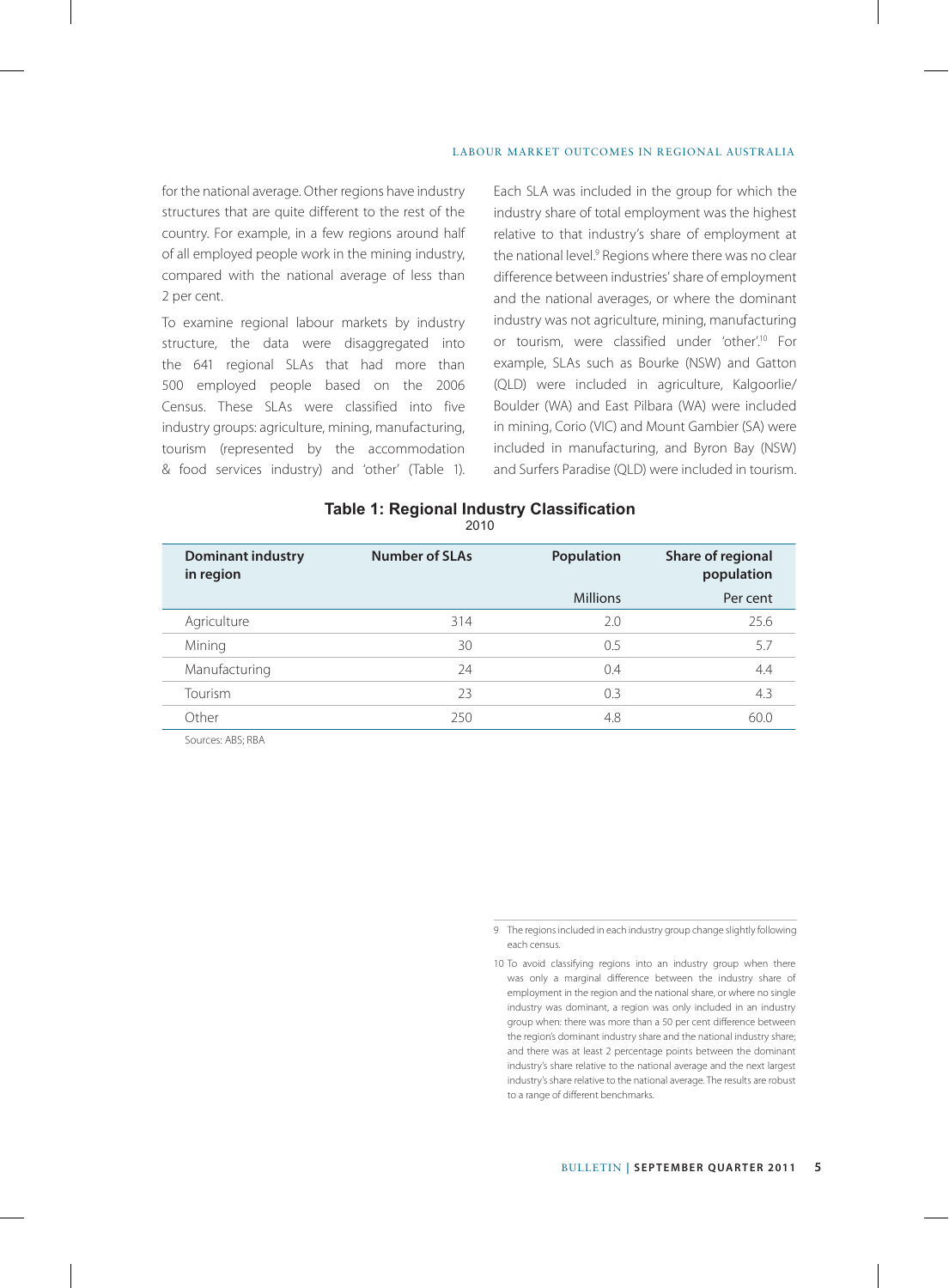



These data suggest that, over the past decade, regional areas that were heavily focused toward mining have tended to have unemployment rates that were lower than average, agricultural areas have generally had around average unemployment rates, and areas focused on manufacturing and tourism have tended to have above average unemployment rates (Graph 9). While there remains significant diversity among unemployment rates within each industry group, these results hold for the majority of SLAs classified within each group (Graph 10). Furthermore, the nationwide trend toward less dispersion in unemployment rates across regions over the past decade is broadly apparent within each group. (An exception is agriculture, where although the range of outcomes for the central 80 per cent of agricultural regions has narrowed over time, the unemployment rate for a few SLAs in North Queensland rose sharply in 2009.)

The low average unemployment rates in mining and agricultural regions are likely to reflect, in part, significant labour mobility in and out of these regions. In general, when employment in the mining and agricultural industries has declined, there has not been a notable increase in the average unemployment rate in the regions where these industries are dominant. National mining employment fell in the late 1990s, but the unemployment rate in mining regions remained low, and the population of mining towns declined during this period (Graphs 11 and 12).<sup>11</sup> Similarly, agricultural employment fell in the early 2000s, with little impact on the unemployment rate in agricultural regions, which experienced almost no population growth during this period. From 2003, national mining employment recovered sharply, and population growth in the mining regions also

**6** Reserve Bank of Australia

<sup>11</sup> Employment by industry is shown at a national level as a time series is not available for SLAs. Note that unemployment rates in this article are based on place of residence, not place of employment, and so cannot account for 'fly-in fly-out' workers. For further details on developments in the mining sector and mining employment over the past decade, see Connolly and Orsmond (2011). For discussion of the long-run changes in the industry structure of Australian employment, see Connolly and Lewis (2010).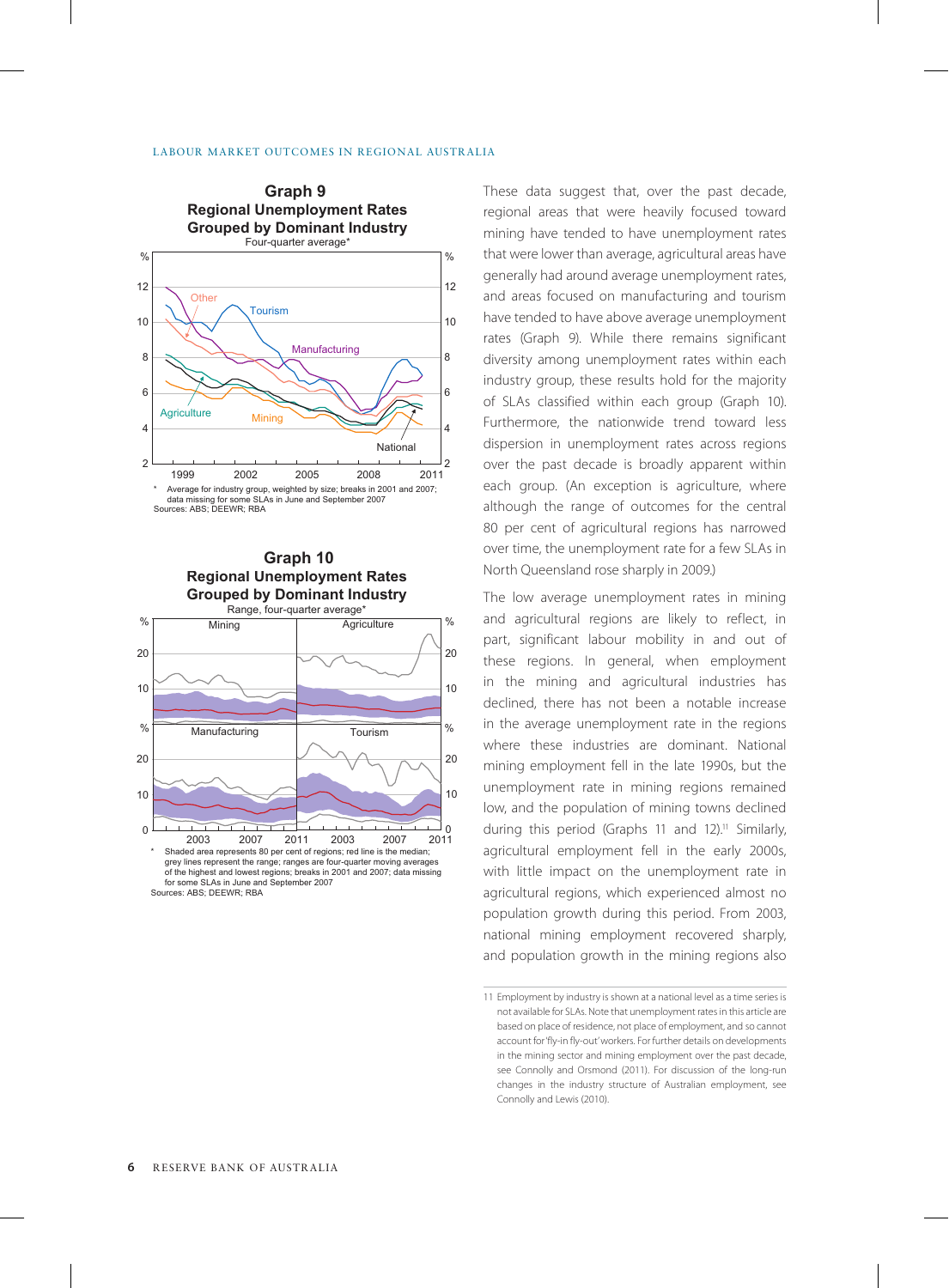

accelerated. Employment in agricultural regions has been relatively flat since the early 2000s, and population growth in these areas has remained below average.

In contrast, regions that are heavily focused towards manufacturing or tourism have experienced population growth around, or above, the national average for most of the past decade, despite higher than average unemployment rates. The labour mobility adjustment mechanism appears to be more important for agricultural and mining regions than for tourism and manufacturing regions; this may reflect differences in regional amenity such as location. While unemployment rates in manufacturing and tourism regions have moved towards the national average over most of the past decade, there has been some divergence since the late 2000s downturn.

# **Differences between Coastal and Inland Regions**

Regional labour market outcomes also vary between coastal and inland areas. While population growth in regions has, in aggregate, been broadly in line with growth in the capital cities, there are marked differences between coastal and inland





regions (Graph 13, left panel).<sup>12</sup> Population growth in coastal regions has been notably higher than in inland regions, with annual average population growth of 1.7 per cent and 1.3 per cent, respectively, between 1998 and 2010. Unemployment rates have also been higher in coastal regions than in inland regions, although the gap narrowed through the 2000s (Graph 13, right panel). Over the past year,

<sup>12</sup> For detailed analysis of population growth across regions, see BITRE (2011) and Garnaut *et al* (2001).